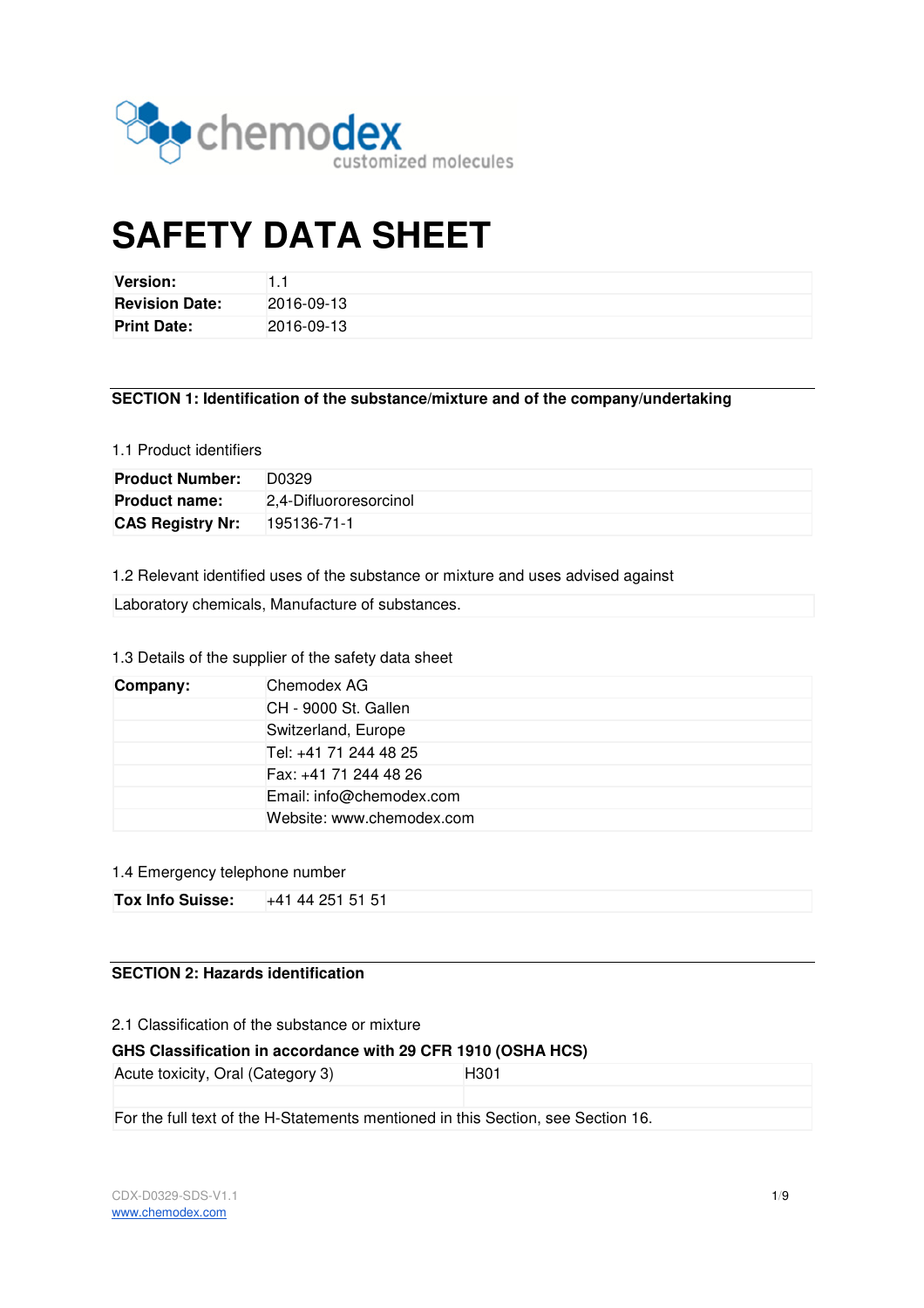## 2.2 GHS Label elements, including precautionary statements

| Pictogram   |        |
|-------------|--------|
| Signal word | Danger |

## **Hazard statement(s)**

| H <sub>301</sub> | Toxic if swallowed. |
|------------------|---------------------|
|------------------|---------------------|

# **Precautionary statement(s)**

| P <sub>264</sub> | Wash skin thoroughly after handling.                                        |
|------------------|-----------------------------------------------------------------------------|
| P <sub>270</sub> | Do not eat, drink or smoke when using this product.                         |
| $P301 + P310$    | IF SWALLOWED: Immediately call a POISON CENTER or doctor/ physician.        |
| P321             | Specific treatment (see supplemental first aid instructions on this label). |
| P330             | Rinse mouth.                                                                |
| P405             | Store locked up.                                                            |
| P <sub>501</sub> | Dispose of contents/container to an approved waste disposal plant.          |

# 2.3 **Hazards not otherwise classified (HNOC) or not covered by GHS** - none

# **SECTION 3: Composition/information on ingredients**

# 3.1 Substances

| <b>Synonyms:</b>         | 2,4-Difluorobenzene-1,3-diol<br>2,4-Difluoro-1,3-dihydroxy benzene |
|--------------------------|--------------------------------------------------------------------|
| Formula:                 | C6H4F2O2                                                           |
| <b>Molecular Weight:</b> | $146.09$ g/mol                                                     |
| CAS-No.:                 | 195136-71-1                                                        |

## **Hazardous components**

| <b>Component</b>       | <b>Classification</b> | <b>I</b> Concentration |
|------------------------|-----------------------|------------------------|
| 2,4-Difluororesorcinol | Acute Tox. 3; H301    |                        |

For the full text of the H-Statements mentioned in this Section, see Section 16.

# **SECTION 4: First aid measures**

## 4.1 Description of first aid measures

# **General advice**

Consult a physician. Show this safety data sheet to the doctor in attendance. Move out of dangerous area.

## **If inhaled**

If breathed in, move person into fresh air. If not breathing, give artificial respiration. Consult a physician.

## **In case of skin contact**

Wash off with soap and plenty of water. Take victim immediately to hospital. Consult a physician.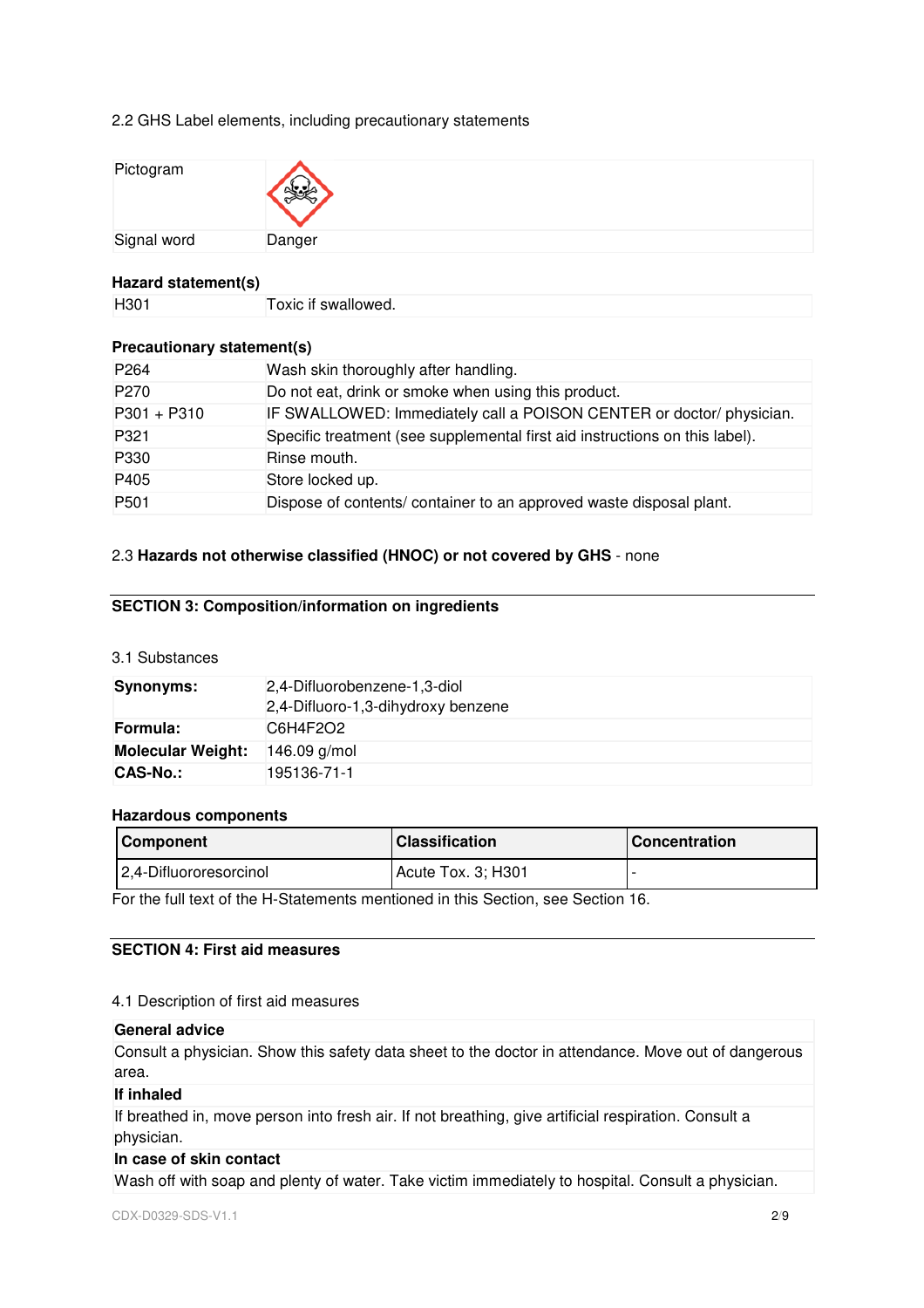## **In case of eye contact**

Flush eyes with water as a precaution.

#### **If swallowed**

Never give anything by mouth to an unconscious person. Rinse mouth with water. Consult a physician.

4.2 Most important symptoms and effects, both acute and delayed

The most important known symptoms and effects are described in the labelling (see section 2.2) and/or in section 11

4.3 Indication of any immediate medical attention and special treatment needed

No data available

## **SECTION 5: Firefighting measures**

5.1 Extinguishing media

Suitable extinguishing media Use water spray, alcohol-resistant foam, dry chemical or carbon dioxide.

5.2 Special hazards arising from the substance or mixture

Carbon oxides, Hydrogen fluoride

## 5.3 Advice for firefighters

Wear self contained breathing apparatus for fire fighting if necessary.

## 5.4 Further information

No data available

# **SECTION 6: Accidental release measures**

6.1 Personal precautions, protective equipment and emergency procedures

Use personal protective equipment. Avoid dust formation. Avoid breathing vapours, mist or gas. Ensure adequate ventilation. Evacuate personnel to safe areas. Avoid breathing dust. For personal protection see section 8.

6.2 Environmental precautions

Prevent further leakage or spillage if safe to do so. Do not let product enter drains.

6.3 Methods and material for containment and cleaning up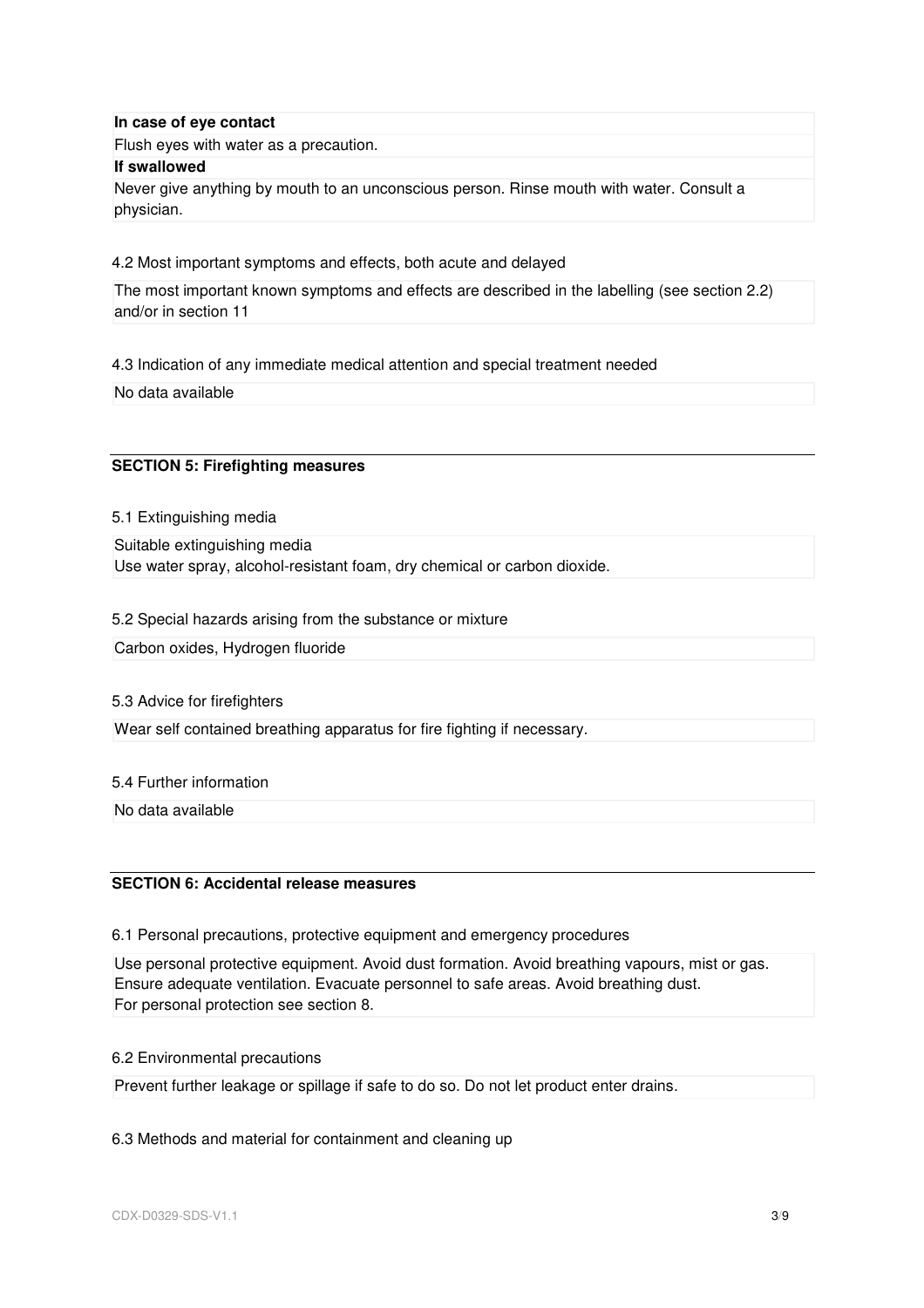Pick up and arrange disposal without creating dust. Sweep up and shovel. Keep in suitable, closed containers for disposal.

6.4 Reference to other sections

For disposal see section 13.

## **SECTION 7: Handling and storage**

7.1 Precautions for safe handling

Avoid contact with skin and eyes. Avoid formation of dust and aerosols. Provide appropriate exhaust ventilation at places where dust is formed. Normal measures for preventive fire protection.

For precautions see section 2.2.

#### 7.2 Conditions for safe storage

Keep container tightly closed in a dry and well-ventilated place. Recommended storage temperature: -20 °C Store under inert gas. Heat sensitive.

7.3 Specific end use(s)

Apart from the uses mentioned in section 1.2 no other specific uses are stipulated

## **SECTION 8: Exposure controls/personal protection**

#### 8.1 Control parameters

## **Components with workplace control parameters**

Contains no substances with occupational exposure limit values.

#### 8.2 Exposure controls

# **Appropriate engineering controls**

Avoid contact with skin, eyes and clothing. Wash hands before breaks and immediately after handling the product.

#### **Personal protective equipment**

#### **Eye/face protection**

Face shield and safety glasses Use equipment for eye protection tested and approved under appropriate government standards such as NIOSH (US) or EN 166(EU).

## **Skin protection**

Handle with gloves. Gloves must be inspected prior to use. Use proper glove removal technique (without touching glove's outer surface) to avoid skin contact with this product. Dispose of contaminated gloves after use in accordance with applicable laws and good laboratory practices. Wash and dry hands.

#### **Body Protection**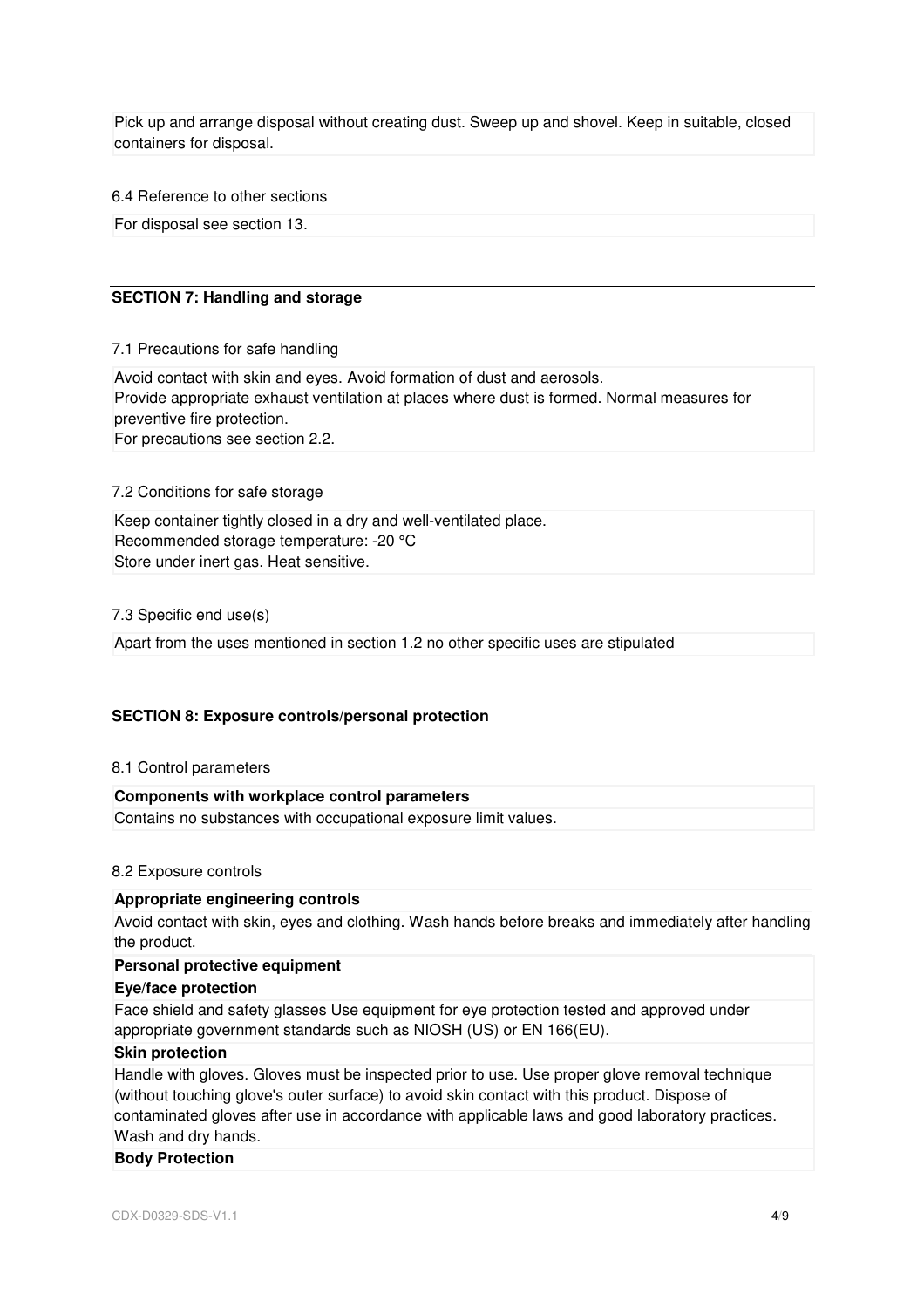Complete suit protecting against chemicals, The type of protective equipment must be selected according to the concentration and amount of the dangerous substance at the specific workplace.

## **Respiratory protection**

Where risk assessment shows air-purifying respirators are appropriate use a full-face particle respirator type N99 (US) or type P2 (EN 143) respirator cartridges as a backup to engineering controls. If the respirator is the sole means of protection, use a full-face supplied air respirator. Use respirators and components tested and approved under appropriate government standards such as NIOSH (US) or CEN (EU).

## **Control of environmental exposure**

Prevent further leakage or spillage if safe to do so. Do not let product enter drains.

# **SECTION 9: Physical and chemical properties**

9.1 Information on basic physical and chemical properties

| a)      | Appearance:                                  | Form: solid                                    |
|---------|----------------------------------------------|------------------------------------------------|
| b)      | Odour:                                       | No data available                              |
| c)      | <b>Odour Threshold:</b>                      | No data available                              |
| d)      | pH:                                          | No data available                              |
| e)      | <b>Melting point/freezing point:</b>         | Melting point/range: 57 - 88 °C (135 - 190 °F) |
| f)      | Initial boiling point and boiling<br>range:  | No data available                              |
| g)      | <b>Flash point:</b>                          | No data available                              |
| h)      | <b>Evaporation rate:</b>                     | No data available                              |
| i)      | Flammability (solid, gas):                   | No data available                              |
| j)      | Upper/lower flammability or                  |                                                |
|         | explosive limits:                            | No data available                              |
| k)      | Vapour pressure:                             | No data available                              |
| $\vert$ | Vapour density:                              | No data available                              |
| m)      | <b>Relative density:</b>                     | No data available                              |
| n)      | Water solubility:                            | No data available                              |
| O()     | Partition coefficient (n-<br>octanol/water): | log Pow: 1.744                                 |
| p)      | Auto-ignition temperature:                   | No data available                              |
| q)      | <b>Decomposition temperature:</b>            | No data available                              |
| r)      | Viscosity:                                   | No data available                              |
| s)      | <b>Explosive properties:</b>                 | No data available                              |
| t)      | <b>Oxidizing properties:</b>                 | No data available                              |

## **9.2 Other safety information**

No data available

# **SECTION 10: Stability and reactivity**

10.1 Reactivity

No data available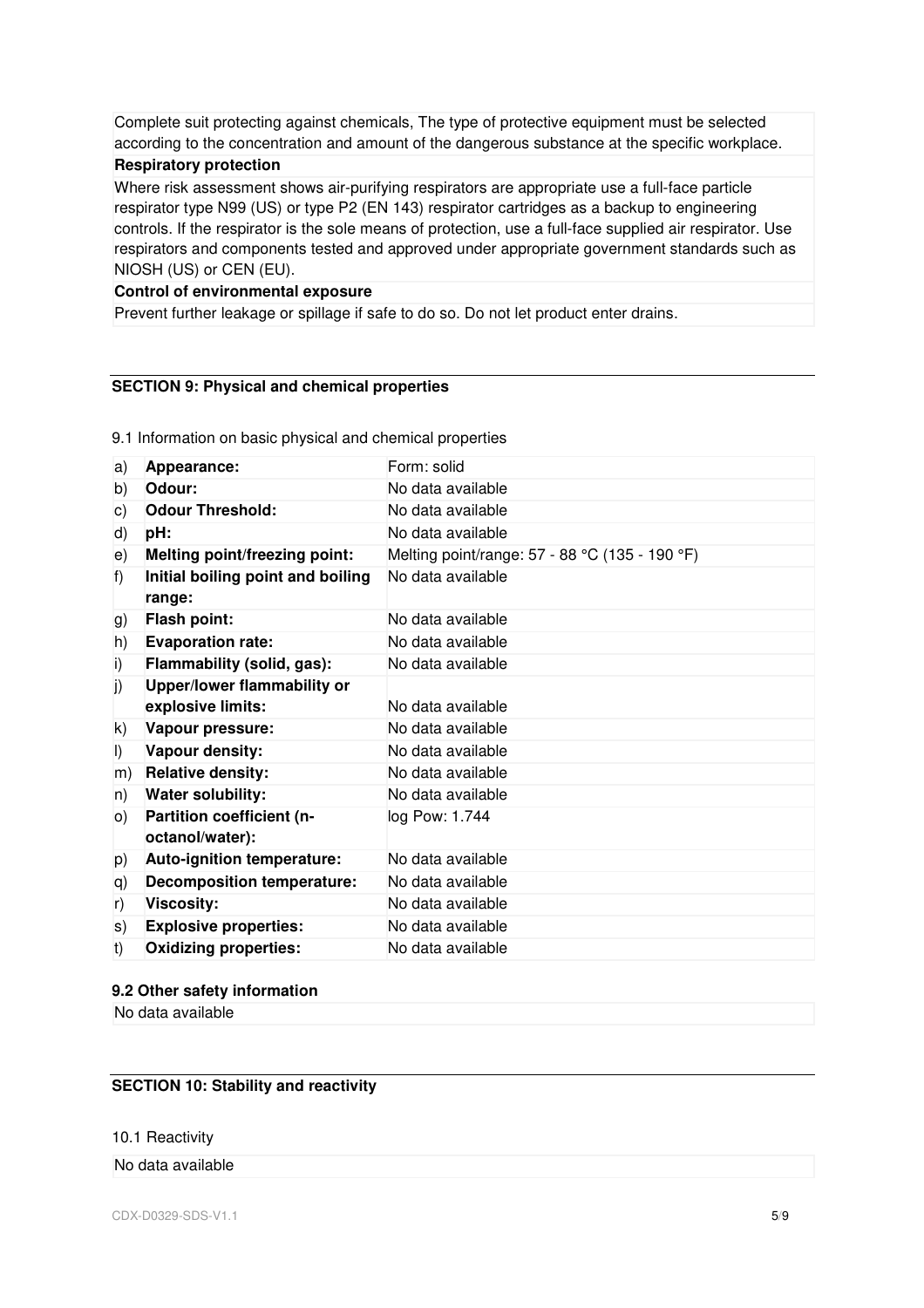# 10.2 Chemical stability

Stable under recommended storage conditions.

# 10.3 Possibility of hazardous reactions

No data available

## 10.4 Conditions to avoid

No data available

## 10.5 Incompatible materials

Strong oxidizing agents

10.6 Hazardous decomposition products

| Other decomposition products - no data available |
|--------------------------------------------------|
| In the event of fire: see section 5              |

# **SECTION 11: Toxicological information**

## 11.1 Information on toxicological effects

| <b>Acute toxicity</b>        |                                                                                                                                                            |
|------------------------------|------------------------------------------------------------------------------------------------------------------------------------------------------------|
| no data available            |                                                                                                                                                            |
|                              | Inhalation: no data available                                                                                                                              |
|                              | Dermal: no data available                                                                                                                                  |
|                              | <b>Skin corrosion/irritation</b>                                                                                                                           |
| No data available            |                                                                                                                                                            |
|                              | Serious eye damage/eye irritation                                                                                                                          |
| No data available            |                                                                                                                                                            |
|                              | Respiratory or skin sensitisation                                                                                                                          |
| No data available            |                                                                                                                                                            |
|                              | Germ cell mutagenicity                                                                                                                                     |
| No data available            |                                                                                                                                                            |
| Carcinogenicity              |                                                                                                                                                            |
| IARC:                        | No component of this product present at levels greater than or equal to 0.1% is identified<br>as probable, possible or confirmed human carcinogen by IARC. |
| ACGIH:                       | No component of this product present at levels greater than or equal to 0.1% is identified<br>as a carcinogen or potential carcinogen by ACGIH.            |
| NTP:                         | No component of this product present at levels greater than or equal to 0.1% is identified<br>as a known or anticipated carcinogen by NTP.                 |
| OSHA:                        | No component of this product present at levels greater than or equal to 0.1% is identified<br>as a carcinogen or potential carcinogen by OSHA.             |
| <b>Reproductive toxicity</b> |                                                                                                                                                            |
| No data available            |                                                                                                                                                            |
|                              | Specific target organ toxicity - single exposure                                                                                                           |
| No data available            |                                                                                                                                                            |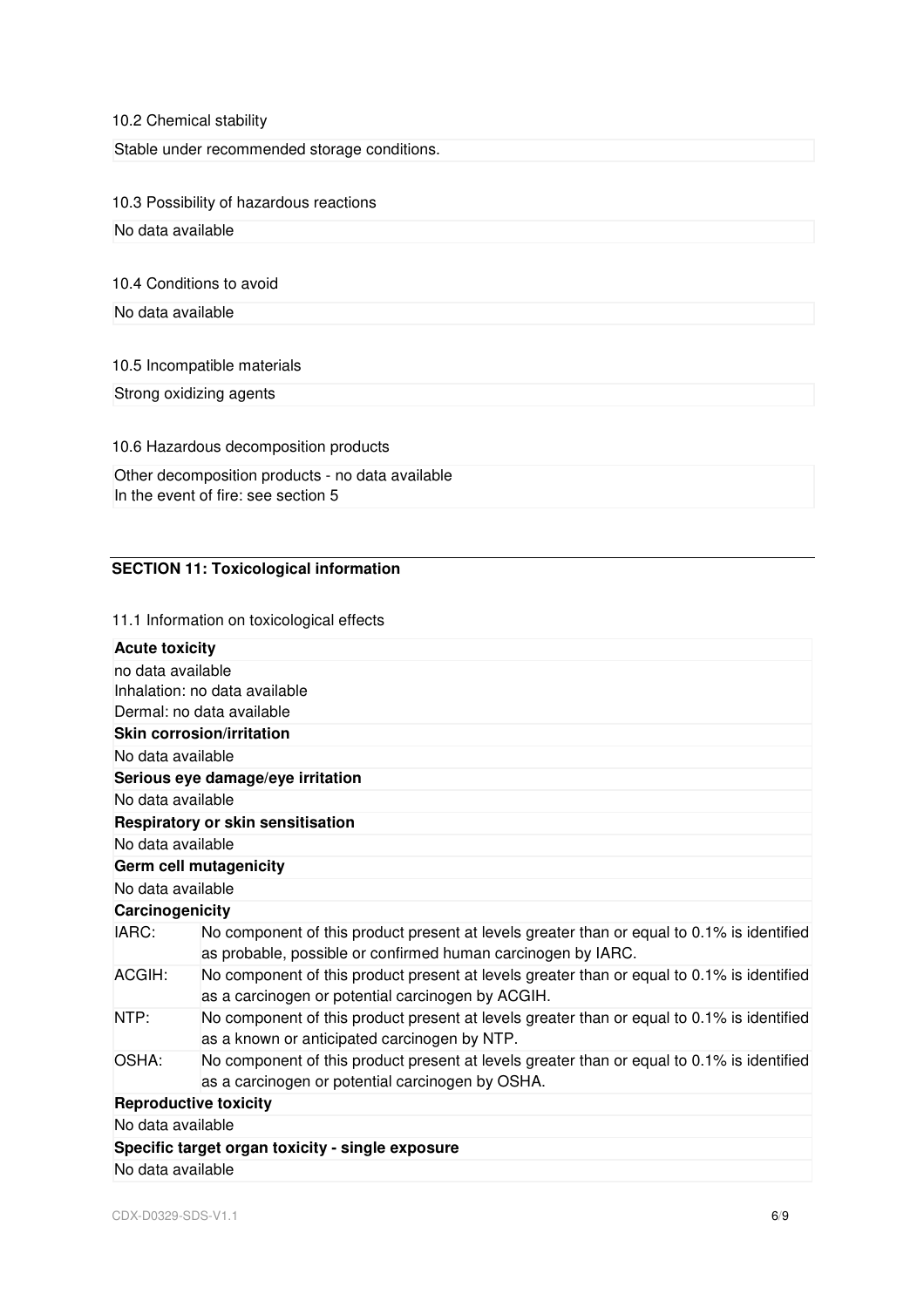| Specific target organ toxicity - repeated exposure |  |
|----------------------------------------------------|--|
| No data available                                  |  |
| <b>Aspiration hazard</b>                           |  |
| No data available                                  |  |
| <b>Additional Information</b>                      |  |
| <b>RTECS: Not available</b>                        |  |

## **SECTION 12: Ecological information**

12.1 Toxicity

No data available

12.2 Persistence and degradability

No data available

12.3 Bioaccumulative potential

No data available

12.4 Mobility in soil

No data available

12.5 Results of PBT and vPvB assessment

PBT/vPvB assessment not available as chemical safety assessment not required/not conducted

12.6 Other adverse effects

No data available

# **SECTION 13: Disposal considerations**

## 13.1 Waste treatment methods

## **Product**

Offer surplus and non-recyclable solutions to a licensed disposal company. Contact a licensed professional waste disposal service to dispose of this material. Dissolve or mix the material with a combustible solvent and burn in a chemical incinerator equipped with an afterburner and scrubber.

# **Contaminated packaging**

Dispose of as unused product.

# **SECTION 14: Transport information**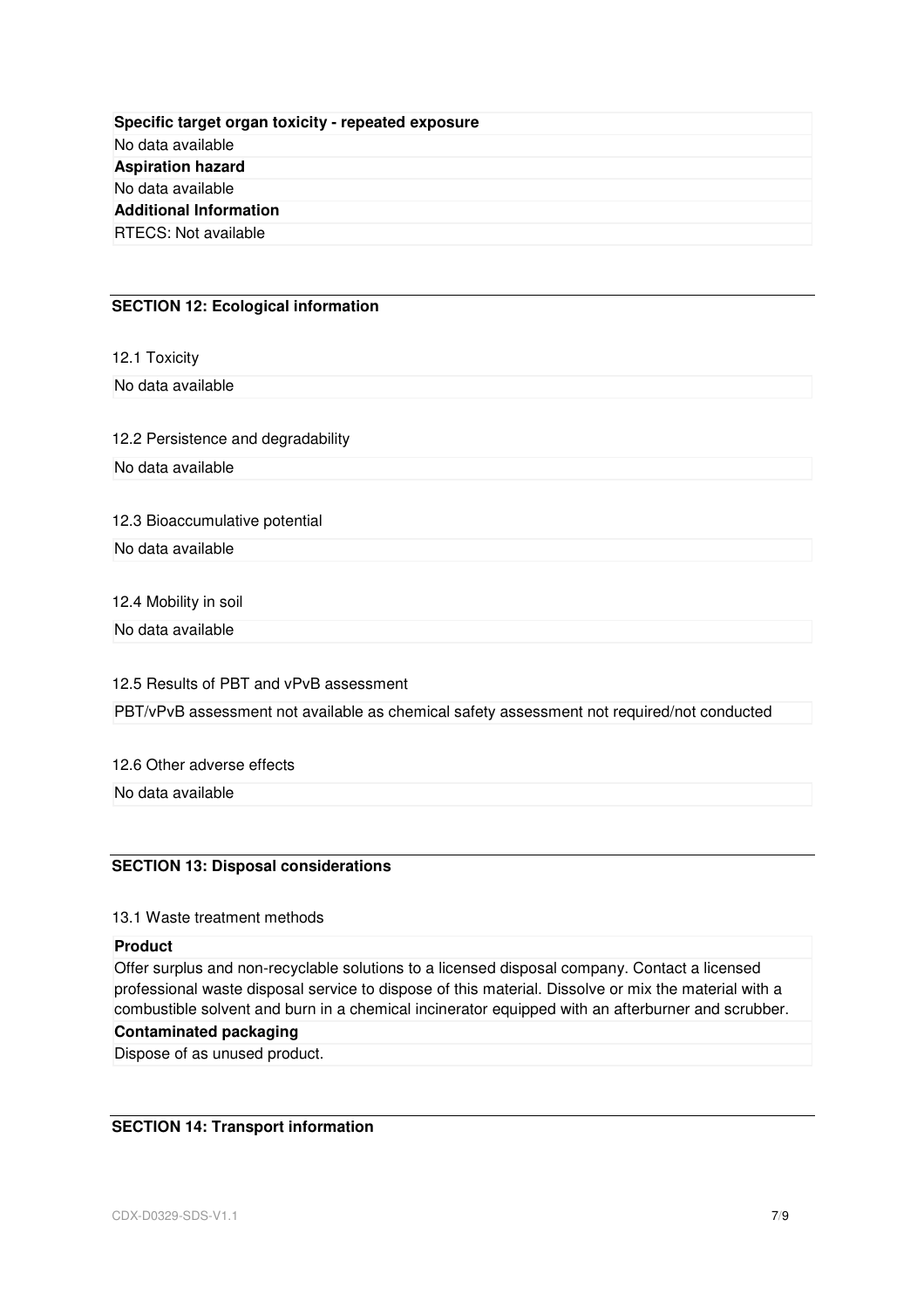# **DOT (US)**

| UN number: 2811           |  | Class: 6.1                                             |  | Packing group: III |  |
|---------------------------|--|--------------------------------------------------------|--|--------------------|--|
| Proper shipping name:     |  | Toxic solids, organic, n.o.s. (2,4-Difluororesorcinol) |  |                    |  |
| Marine pollutant:         |  | No                                                     |  |                    |  |
| Poison Inhalation Hazard: |  | No                                                     |  |                    |  |

# **IMDG**

| UN number: 2811       |  | Class: 6.1                                            |  | Packing group: III |          |  |
|-----------------------|--|-------------------------------------------------------|--|--------------------|----------|--|
|                       |  |                                                       |  | EMS-No:            | F-A. S-A |  |
| Proper shipping name: |  | TOXIC SOLID, ORGANIC, N.O.S. (2,4-Difluororesorcinol) |  |                    |          |  |
| Marine pollutant:     |  | No                                                    |  |                    |          |  |

# **IATA**

| UN number: 2811       |  | Class: 6.1 | Packing group: III                                    |
|-----------------------|--|------------|-------------------------------------------------------|
| Proper shipping name: |  |            | Toxic solid, organic, n.o.s. (2,4-Difluororesorcinol) |

# **SECTION 15: Regulatory information**

# **SARA 302 Components**

SARA 302: No chemicals in this material are subject to the reporting requirements of SARA Title III, Section 302.

# **SARA 313 Components**

SARA 313: This material does not contain any chemical components with known CAS numbers that exceed the threshold (De Minimis) reporting levels established by SARA Title III, Section 313.

# **SARA 311/312 Hazards**

Acute Health Hazard

# **Massachusetts Right To Know Components**

No components are subject to the Massachusetts Right to Know Act.

# **Pennsylvania Right To Know Components**

2,4-Difluororesorcinol CAS-No. 195136-71-1 Revision Date

# **New Jersey Right To Know Components**

2,4-Difluororesorcinol CAS-No. 195136-71-1 Revision Date

# **California Prop. 65 Components**

This product does not contain any chemicals known to State of California to cause cancer, birth defects, or any other reproductive harm.

# **SECTION 16: Other information**

# **Full text of H-Statements referred to under sections 2 and 3.**